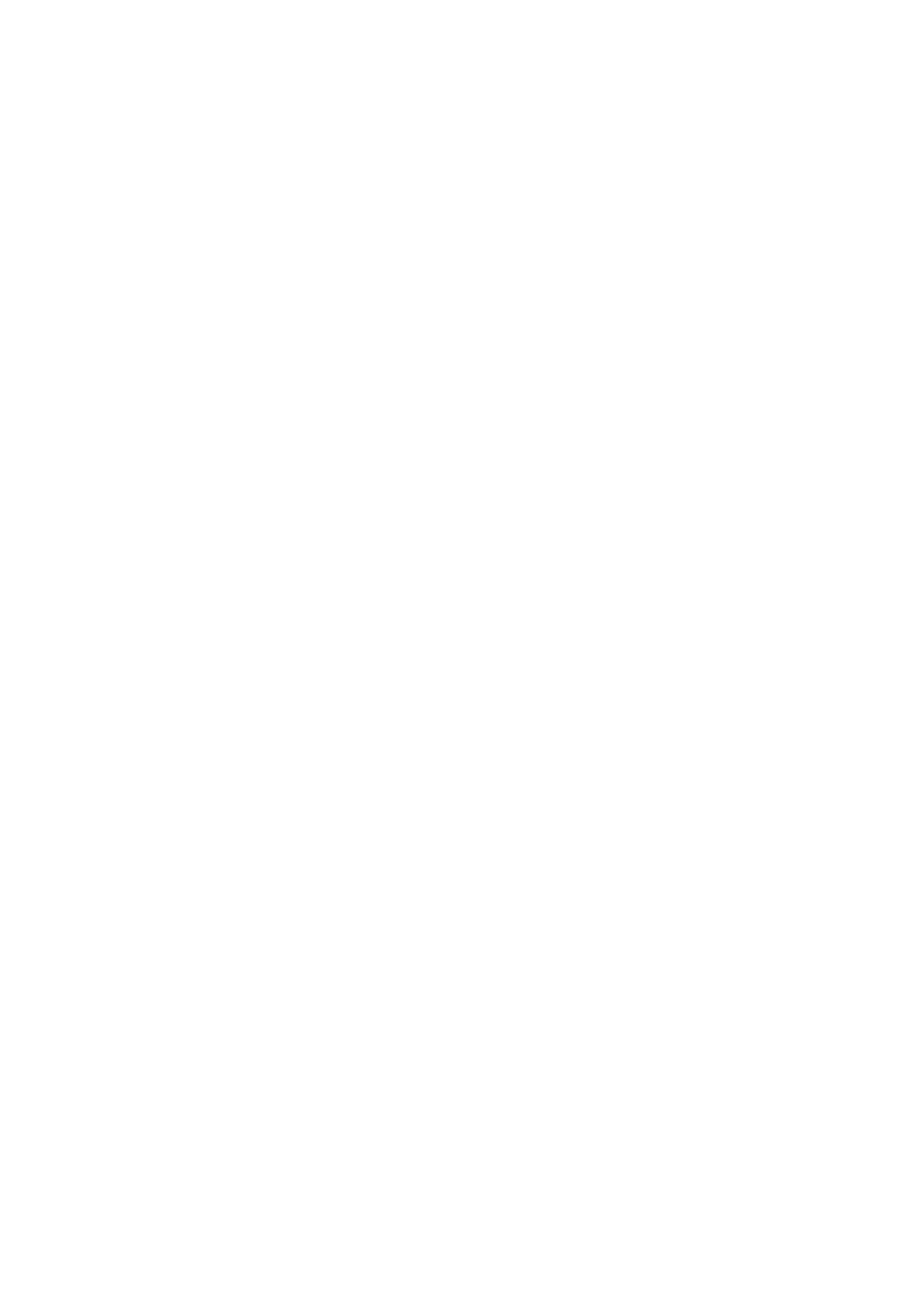*I certify that this public bill, which originated in the Legislative Assembly, has finally passed the Legislative Council and the Legislative Assembly of New South Wales.*

> *Clerk of the Legislative Assembly. Legislative Assembly, Sydney, , 2012*



New South Wales

# **Graffiti Legislation Amendment Bill 2012**

Act No , 2012

An Act to amend the *Graffiti Control Act 2008* and other Acts to make further provision with respect to the punishment of graffiti offences and removal or obliteration of graffiti; and for other purposes.

*I have examined this bill and find it to correspond in all respects with the bill as finally passed by both Houses.*

*Assistant Speaker of the Legislative Assembly.*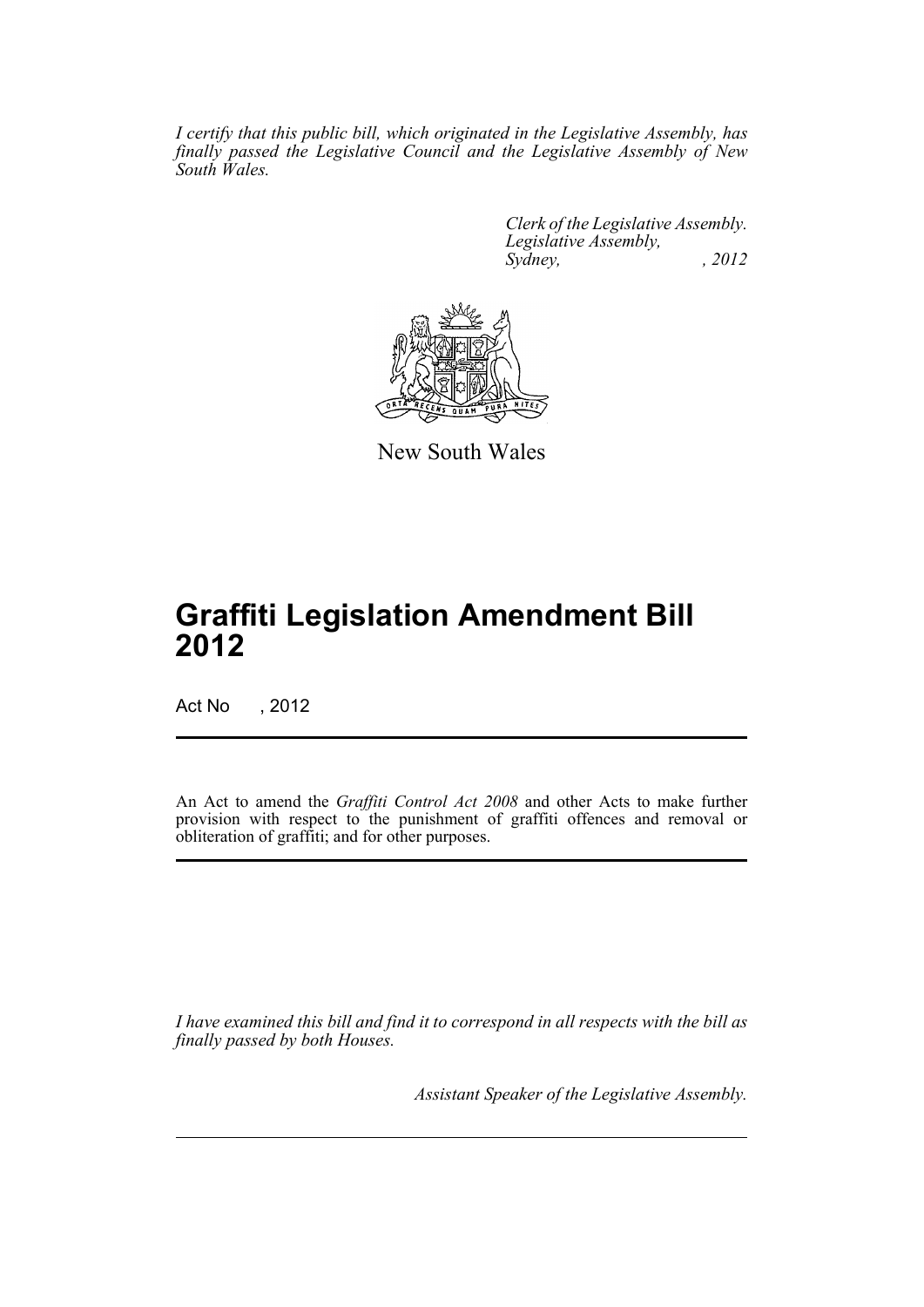# <span id="page-3-0"></span>**The Legislature of New South Wales enacts:**

# **1 Name of Act**

This Act is the *Graffiti Legislation Amendment Act 2012*.

# <span id="page-3-1"></span>**2 Commencement**

This Act commences on a day or days to be appointed by proclamation.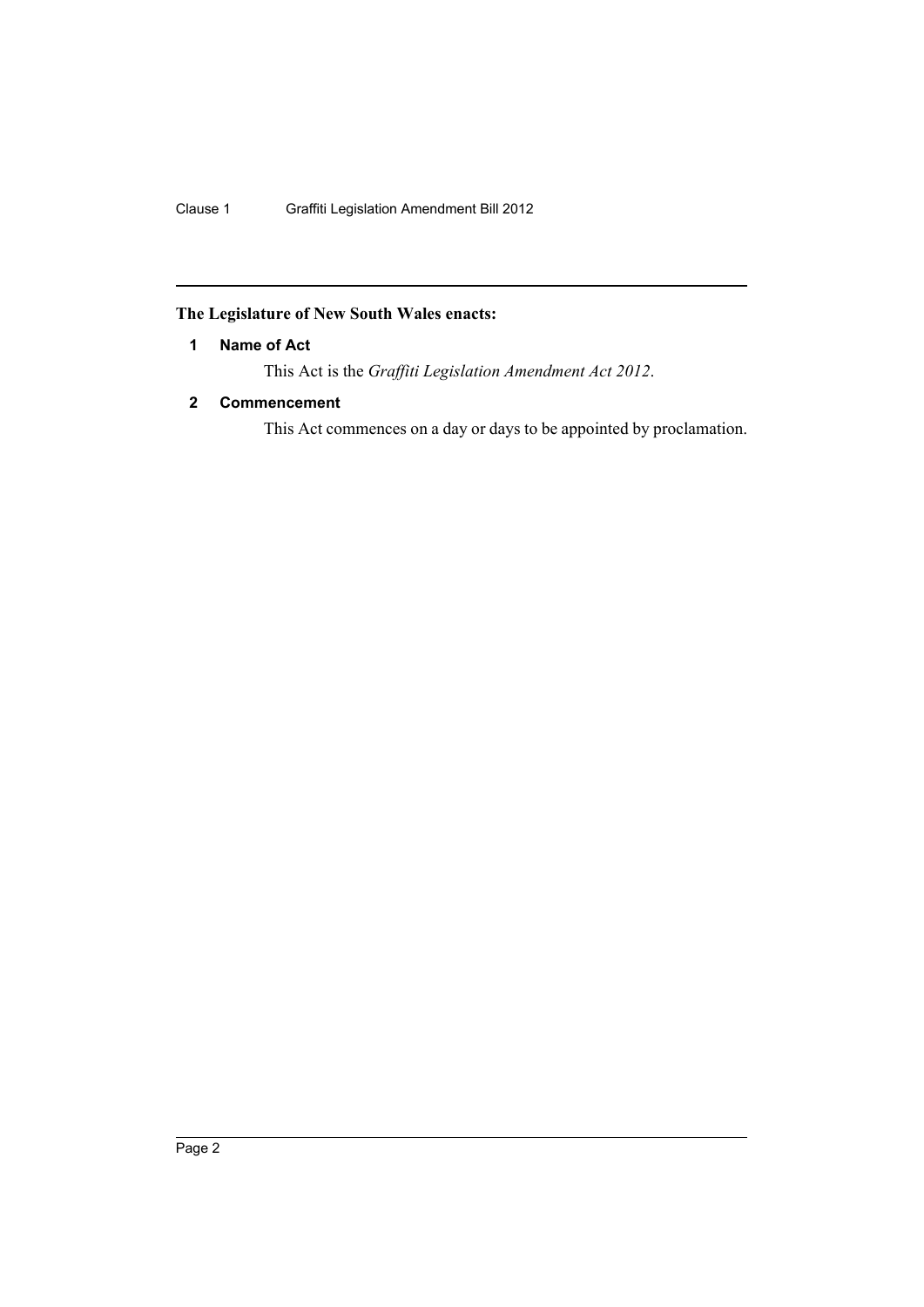Amendment of Acts and Regulation Schedule 1 and Schedule 1

# <span id="page-4-0"></span>**Schedule 1 Amendment of Acts and Regulation**

# **1.1 Children (Community Service Orders) Act 1987 No 56**

### **[1] Section 3 Definitions**

Insert in alphabetical order in section 3 (1):

*graffiti offence* means an offence under the *Graffiti Control Act 2008*.

#### **[2] Section 5 Making of children's community service orders**

Insert "in respect of a person who has pleaded guilty to, or been found guilty or convicted of, an offence other than a graffiti offence" after "section" in section 5 (1A).

## **[3] Section 5 (1A), note**

Insert at the end of section 5 (1A):

**Note.** See section 11 (3) in relation to community service orders in relation to graffiti offences.

#### **[4] Section 11 Conditions of children's community service order**

Insert after section 11 (2):

(3) Except as provided by subsection (4), a community service order in respect of a person who has pleaded guilty to, or been found guilty or convicted of, a graffiti offence must impose a graffiti clean up condition.

**Note.** See also section 79 of the *Fines Act 1996* for imposition of graffiti clean up conditions on fine defaulters in respect of graffiti offences.

- (4) Without limiting section 9, the court is not required to impose a graffiti clean up condition if the court considers that it is not in the circumstances of the case reasonably practicable for work of that kind to be performed by the person.
- (5) The court must make a record of its reasons for deciding not to impose a graffiti clean up condition.
- (6) In this section:

*graffiti clean up condition* means a condition requiring the offender to perform the following kind of community service work:

(a) the removal of graffiti from buildings, vehicles, vessels and places,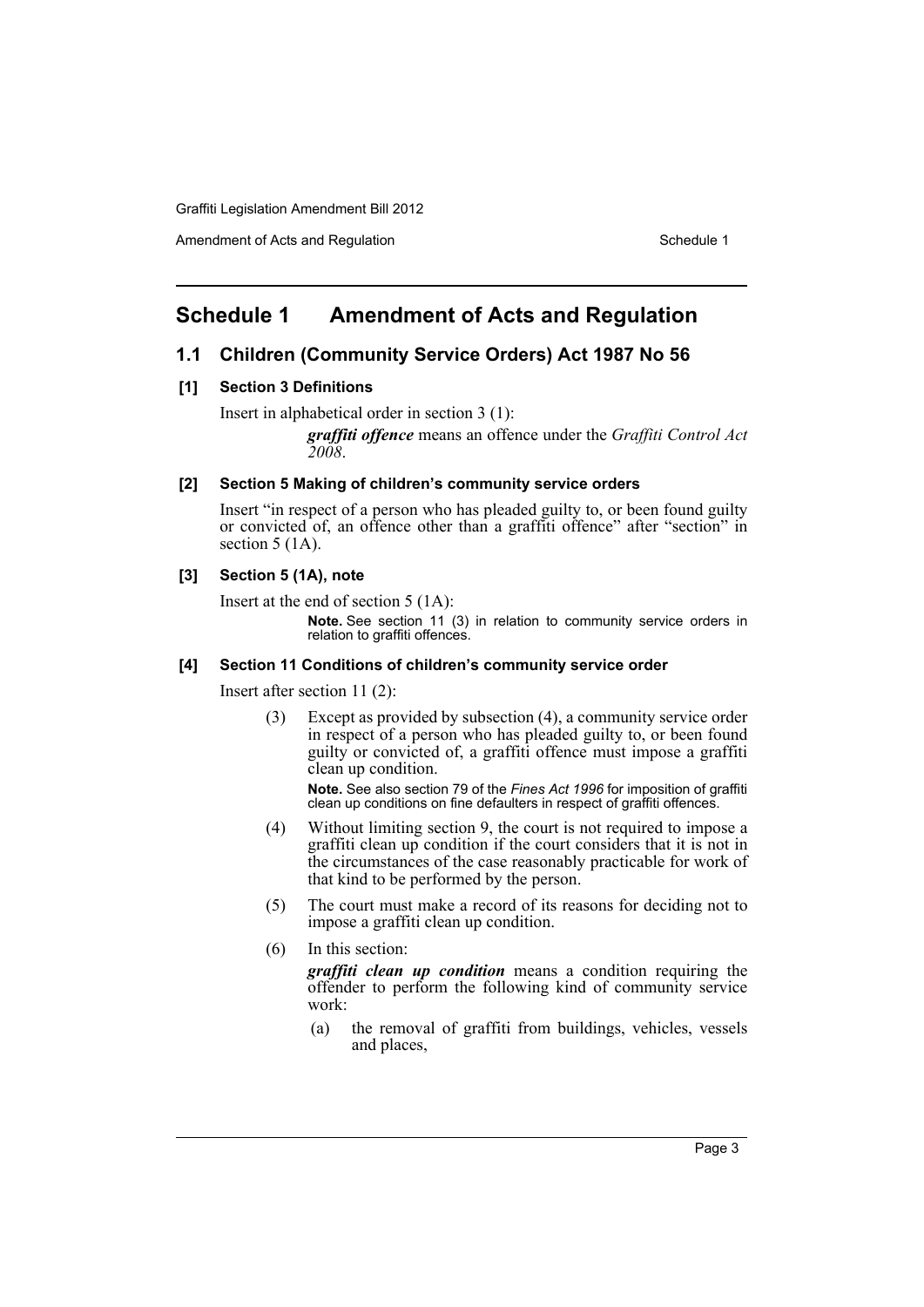Schedule 1 Amendment of Acts and Regulation

(b) the restoration of the appearance of buildings, vehicles, vessels and places consequent on the removal of graffiti from them.

# **[5] Schedule 1 Savings and transitional provisions**

Insert at the end of clause 1 (1):

*Graffiti Legislation Amendment Act 2012*, to the extent that it amends this Act

# **[6] Schedule 1, clause 5**

Insert after clause 4:

#### **5 Provision consequent on enactment of Graffiti Legislation Amendment Act 2012**

The amendments made by the *Graffiti Legislation Amendment Act 2012* apply to community service orders made in relation to offences committed after the commencement of the amendments.

# **1.2 Crimes (Sentencing Procedure) Act 1999 No 92**

# **[1] Section 3 Interpretation**

Insert in alphabetical order in section 3 (1):

*graffiti offence* means an offence under the *Graffiti Control Act 2008*.

# **[2] Section 90 Conditions of community service orders**

Insert after section 90 (4):

- (5) Except as provided by subsection (6), a community service order in relation to an offender who has been found guilty of a graffiti offence must impose a graffiti clean up condition.
- (6) The court is not required to impose a graffiti clean up condition if the court considers that it is not in the circumstances of the case reasonably practicable for work of that kind to be performed by the offender.
- (7) The court must make a record of its reasons for deciding not to impose a graffiti clean up condition.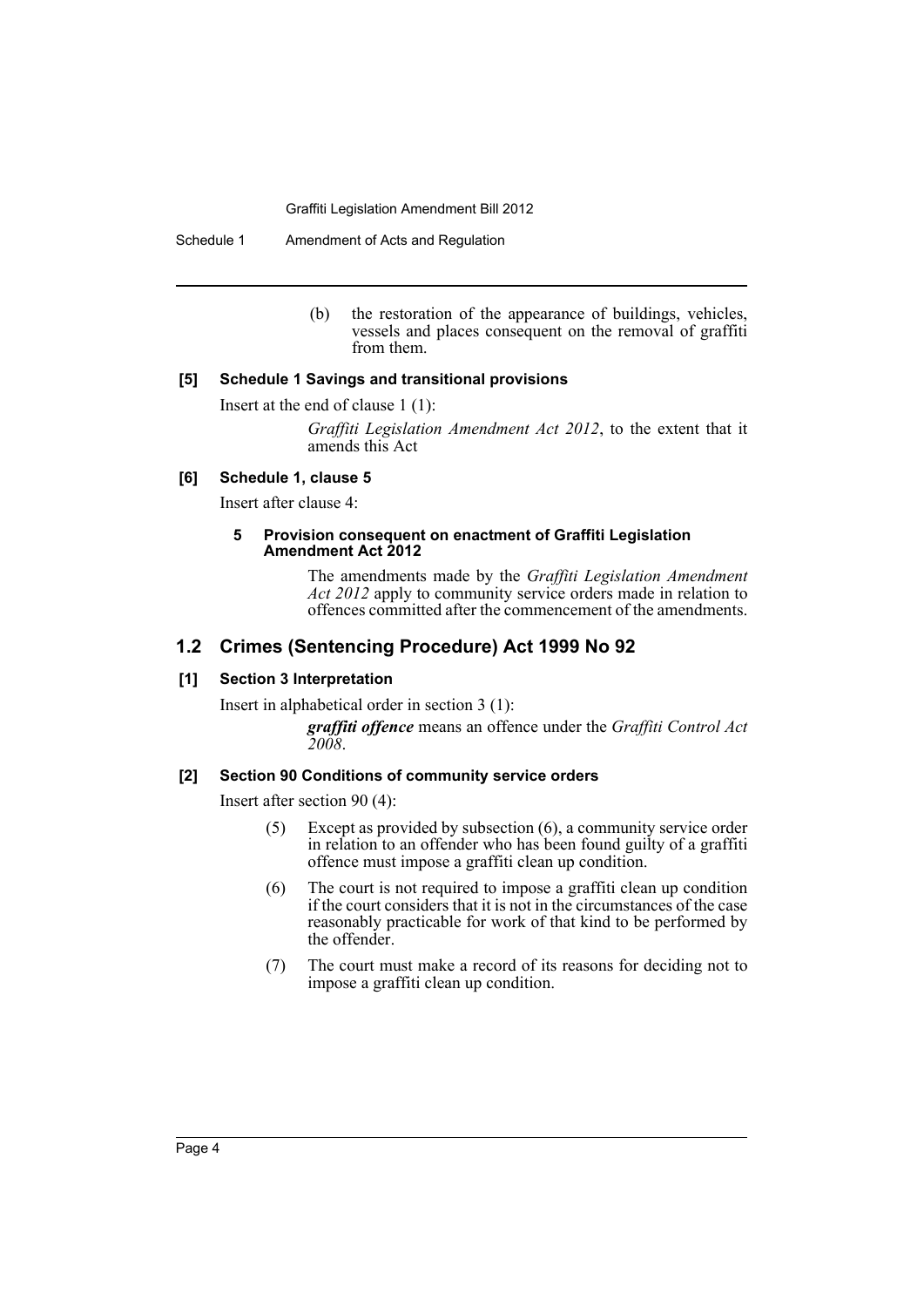Amendment of Acts and Regulation Schedule 1 and Schedule 1

(8) In this section:

*graffiti clean up condition* means a condition requiring the offender to perform community service work of the following kind:

- (a) the removal or obliteration of graffiti from buildings, vehicles, vessels and places,
- (b) the restoration of the appearance of buildings, vehicles, vessels and places consequent on the removal or obliteration of graffiti from them.

#### **[3] Section 91 Removal of graffiti**

Insert "in relation to an offence other than a graffiti offence" after "order".

#### **[4] Schedule 2 Savings, transitional and other provisions**

Insert at the end of clause 1 (1):

*Graffiti Legislation Amendment Act 2012* (but only to the extent that it amends this Act)

# **[5] Schedule 2, Part 22**

Insert after Part 21:

# **Part 22 Provision consequent on enactment of Graffiti Legislation Amendment Act 2012**

### **63 Conditions of community service orders**

The amendments made by the *Graffiti Legislation Amendment Act 2012* apply to community service orders made in relation to offences committed after the commencement of the amendments.

# **1.3 Fines Act 1996 No 99**

#### **[1] Section 79 Making of community service order against fine defaulter**

Insert after section 79 (6):

(6A) Subject to this Division, section 11 of the *Children (Community Service Orders) Act 1987* applies to a community service order under this Act requiring a fine defaulter to perform community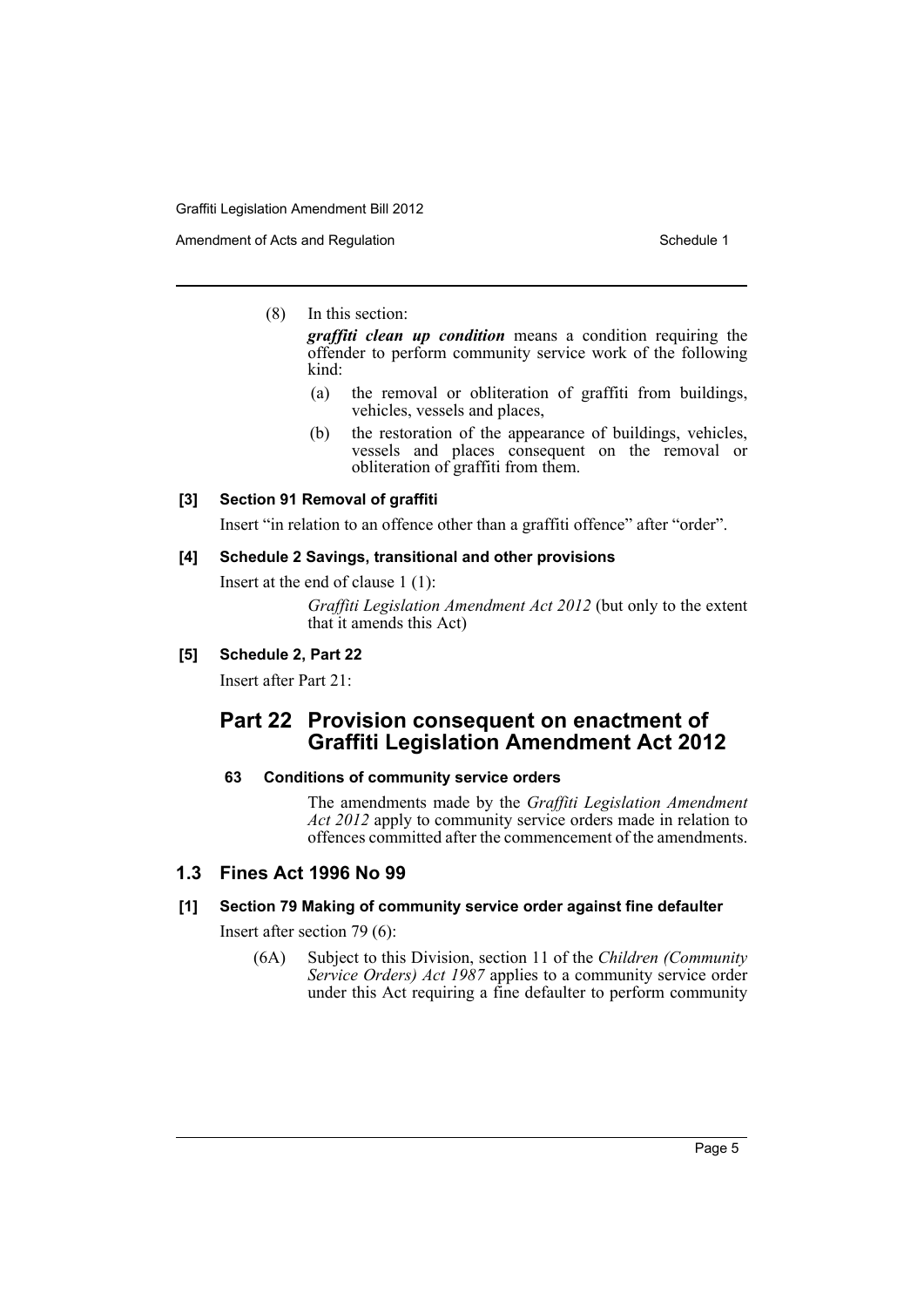Schedule 1 Amendment of Acts and Regulation

service work in relation to a graffiti offence within the meaning of that Act in the same way as it applies to a community service order under that Act.

**Note.** Section 11 of the *Children (Community Service Orders) Act 1987* requires a community service order to require the offender to perform graffiti clean up.

#### **[2] Section 79 (7)**

Omit "subsection (6)". Insert instead "subsections (6) and (6A)".

# **1.4 Graffiti Control Act 2008 No 100**

# **[1] Part 4A**

Insert after Part 4:

# **Part 4A Alternative and additional actions to imposing penalties for certain graffiti offences**

## **13A Definitions**

In this Part:

*Authority* means the Roads and Traffic Authority.

*demerit points register* has the same meaning as it has in the Driver Licensing Act.

*driver licence* means a driver licence within the meaning of the Driver Licensing Act other than a driver licence issued under a law of another State or a Territory.

*driver licence order*—see section 13C.

*Driver Licensing Act* means the *Road Transport (Driver Licensing) Act 1998*.

*graffiti licence order* means an order under section 13C (1) (b).

*graffiti licence order period*—see section 13C (1) (b).

*learner licence* means a learner licence within the meaning of the Driver Licensing Act.

*learner licence period*, in relation to a learner licence held by a person, means the minimum period for which the person is required by a condition imposed by the regulations under the Driver Licensing Act to hold the learner licence before a provisional licence may be issued.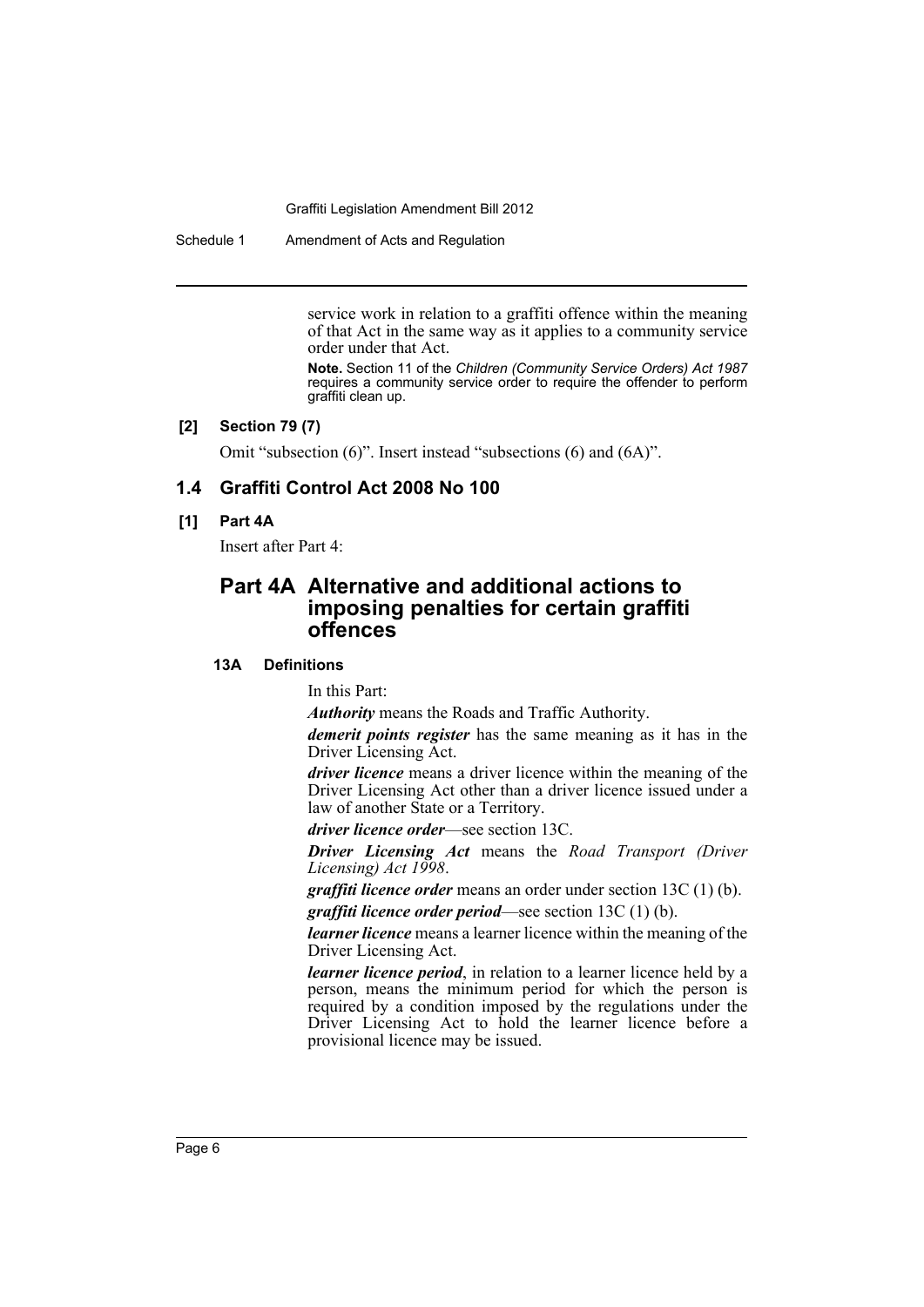Amendment of Acts and Regulation Schedule 1 and Schedule 1

*provisional licence* means a provisional licence within the meaning of the Driver Licensing Act other than a provisional licence issued under a law of another State or a Territory.

*provisional licence period*, in relation to a provisional licence held by a person, means the minimum period for which the person is required, pursuant to the regulations under the Driver Licensing Act, to hold the provisional licence before being eligible to apply for a provisional P2 licence or an unrestricted licence (as the case requires).

**Note.** The scheme under Subdivisions 1 and 2 of Division 2 of Part 3 of the *Road Transport (Driver Licensing) Regulation 2008* requires a person to hold a provisional licence (that is, a P1 licence followed by a P2 licence) for a *total* period of 36 months before the person can be issued with an unrestricted licence. If a court takes action under this Part, the total period will in effect be extended to up to 42 months.

*unrestricted licence* means a driver licence or driver licence receipt issued under the Driver Licensing Act that is not a learner licence or a provisional licence.

#### **13B Alternative and additional actions to imposing penalty for graffiti offences under sections 4 and 5**

(1) A court may, instead of imposing a fine on a person for an offence under section 4 (Damaging or defacing property by means of graffiti implement) or 5 (Possession of graffiti implement), make a community service order under the *Crimes (Sentencing Procedure) Act 1999* or the *Children (Community Service Orders) Act 1987* directing the person to perform community service work, as the case requires.

**Note.** Community service orders made under the Acts referred to in this subsection may also be made instead of imposing sentences of imprisonment. Community service orders under those Acts in relation to graffiti offences are generally required to be made subject to graffiti clean up conditions.

(2) A court may, in addition to or instead of imposing a fine on a person, sentencing the person to imprisonment or imposing any other penalty on the person for an offence under section  $4$  or  $5$ , make a driver licence order.

**Note.** For example, a driver licence order might be imposed in addition to graffiti clean up conditions in relation to community service orders imposed instead of imprisonment for graffiti offences under the *Crimes (Sentencing Procedure) Act 1999* or the *Children (Community Service Orders) Act 1987*.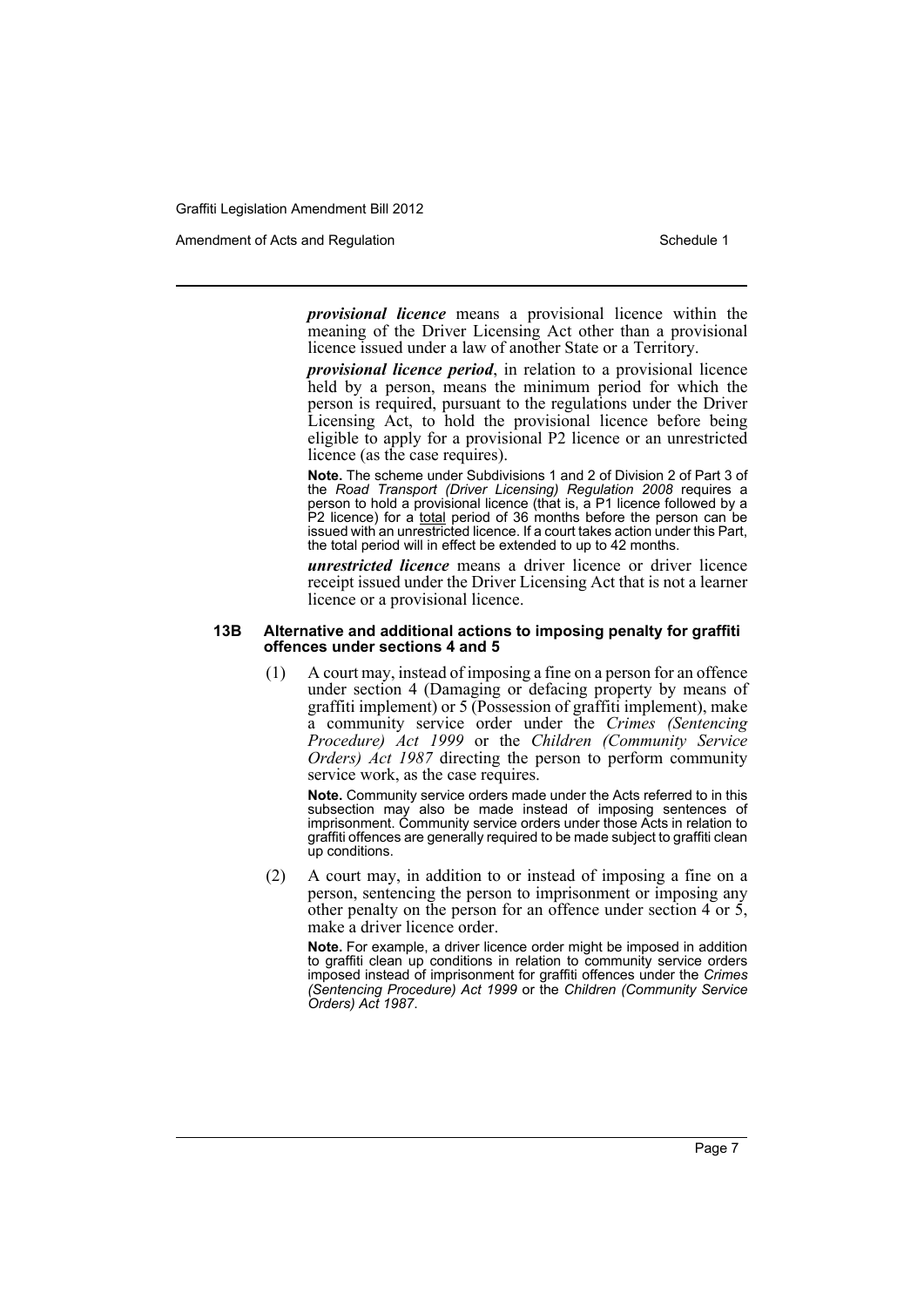#### **13C Driver licence orders**

- (1) A court may make any of the following orders (*driver licence orders*) under section 13B (2):
	- (a) if the person is the holder of a learner licence or provisional licence—an order extending the person's learner licence period or provisional licence period, respectively, for a period of 6 months, or a lesser period specified in the order, with effect from the day on which the learner licence period or provisional licence period would otherwise end,
	- (b) an order requiring the person not to incur the same or more than the threshold number of demerit points applying to the person under section 13E for a period of 6 months or a lesser period specified in the order, commencing on the day on which the order is made (the *graffiti licence order period*).
- (2) A court must not make an order under subsection (1) (b) if 10 or more demerit points have been recorded against the person in the demerit points register during the 3 year period immediately before the order is made.

#### **13D Orders extending learner and provisional licence periods**

- (1) The extension of a person's learner or provisional licence period by an order under section 13C, in the case of a person who holds more than one class of driver licence, applies only to those classes of licence specified by the court.
- (2) If, in the case of a learner licence or provisional licence that is subject to an extension under section  $13C$ , the licence is cancelled at any time by operation of section 189 of the *Road Transport (General) Act 2005*, the learner licence period or provisional licence period in respect of any subsequent learner licence or provisional licence that is issued to the person is extended by operation of this subsection for a period that is equivalent to so much of the period by which the licence was extended as remained on the day the licence was cancelled.
- (3) The period for which a person's learner licence or provisional licence period may be extended by an order under section 13C does not include any period during which the person's learner licence or provisional licence is suspended by the Authority otherwise than on medical grounds.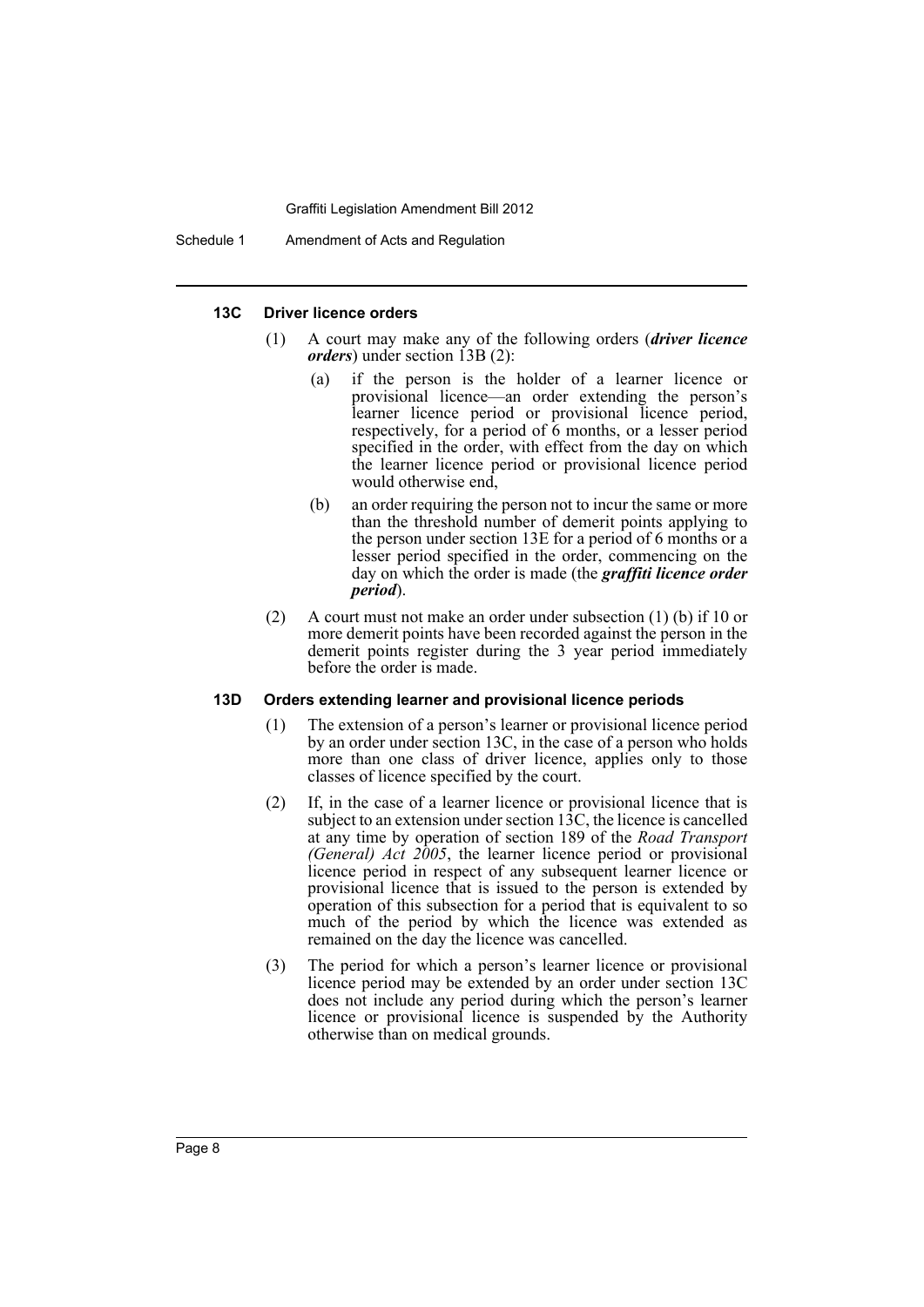Amendment of Acts and Regulation Schedule 1 and Schedule 1

#### **13E Graffiti licence orders**

(1) A graffiti licence order made in relation to a person who is the holder of an unrestricted licence must specify the threshold number of demerit points to apply to the holder for the purposes of the Driver Licensing Act during the graffiti licence order period.

**Note.** See section 16AB of the *Road Transport (Driver Licensing) Act 1998* with respect to licence suspension when the threshold number of demerit points is incurred.

(2) In subsection (1), *threshold number of demerit points* means 4 demerit points or such other number of demerit points as may be prescribed by the regulations.

#### **13F Explanation of nature and effect of driver licence order**

- (1) A court that makes a driver licence order in respect of a person must explain, or cause to be explained, to the offender (in language likely to be readily understood by the person):
	- (a) the requirements to be complied with by the person under the order, and
	- (b) the consequences that may follow if the person fails to comply with those requirements.
- (2) A driver licence order is not invalidated by a failure to comply with this section.

#### **13G Provisions relating to imposition of penalties for offences under sections 4 and 5**

- (1) A court is to take into account a statement of the driving record of a person in making a driver licence order in relation to a licence held by the person.
- (2) A court is to notify the Authority of the making, and terms, of any driver licence order it makes under this Part as soon as practicable after the order is made.
- (3) If a finding of guilt, conviction or sentence in respect of an offence under section 4 or 5 is quashed, annulled or set aside, any driver licence order made in respect of the offence is revoked.
- (4) A driver licence order is not invalidated by a failure to comply with this section.

#### **[2] Section 15 Alternative action to imposing penalty for graffiti offences under sections 4 and 5**

Omit the section.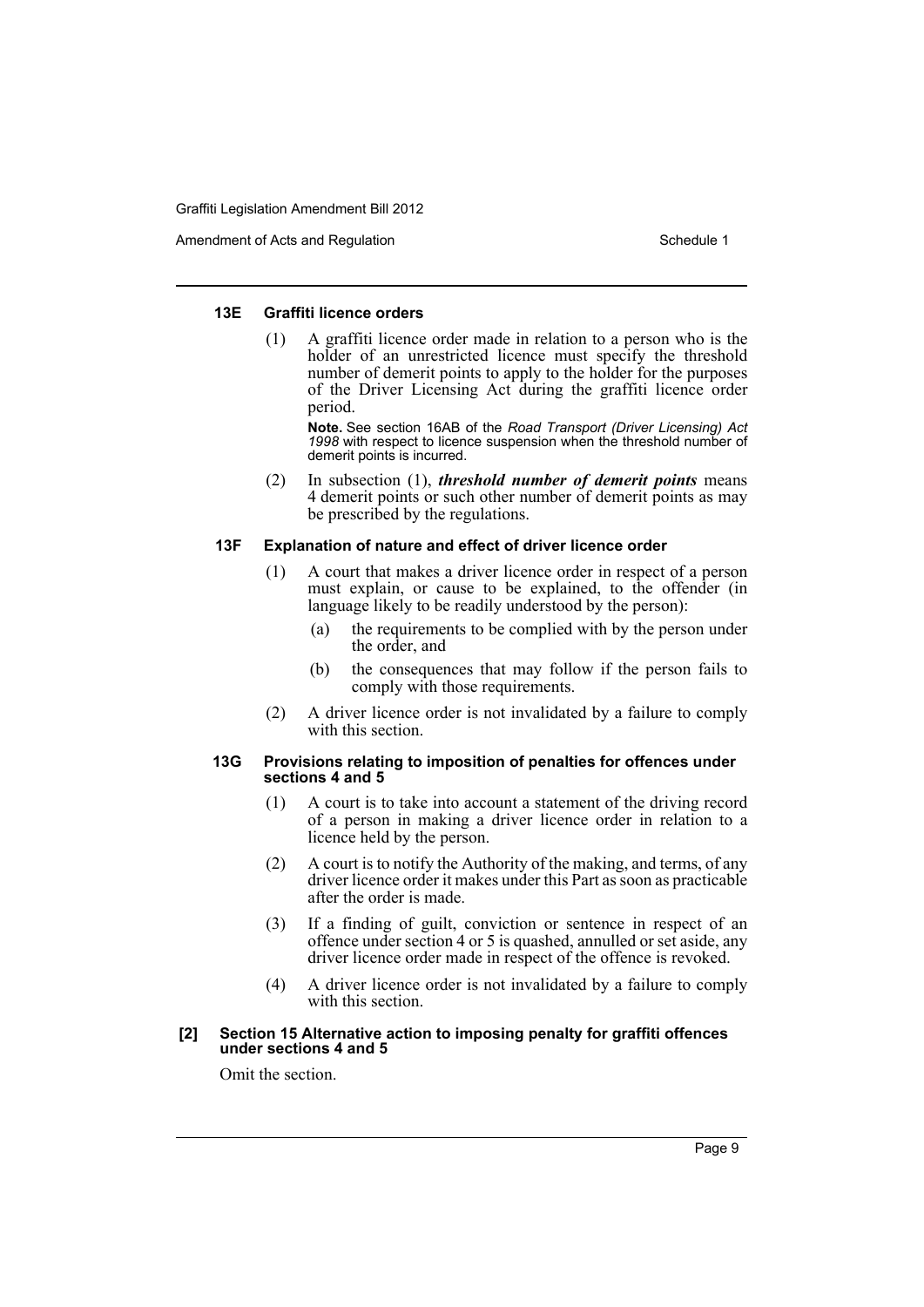Schedule 1 Amendment of Acts and Regulation

#### **[3] Schedule 1 Savings, transitional and other provisions**

Insert at the end of clause 1 (1):

*Graffiti Legislation Amendment Act 2012*, to the extent that it amends this Act

#### **[4] Schedule 1, Part 4**

Insert after Part 3:

# **Part 4 Provision consequent on enactment of Graffiti Legislation Amendment Act 2012**

# **4 Application of amendments**

An amendment made to this Act by the *Graffiti Legislation Amendment Act 2012* that provides for the making of a driver licence order in respect of an offence under this Act applies in respect of an offence committed after the commencement of the amendment.

# **1.5 Road Transport (Driver Licensing) Act 1998 No 99**

#### **[1] Section 16AB**

Insert after section 16AA:

#### **16AB Suspension of licence—graffiti licence orders**

(1) If a person who is subject to a graffiti licence order made under section 13C (1) (b) of the *Graffiti Control Act 2008* incurs the same or more than the threshold number of demerit points applying to the person during the graffiti licence order period under the order, the Authority must give the person a notice suspending all driver licences held by the person, commencing on a day specified in the notice, for a period that is equivalent to the graffiti licence order period.

**Note.** At the commencement of this section, section 13E (2) of the *Graffiti Control Act 2008* required a graffiti licence order to specify the threshold number of demerit points as 4 demerit points.

- (2) On the commencement of the period of suspension referred to in subsection (1), all demerit points recorded in the demerit points register against the person during the graffiti licence order period at the date of the notice, and taken into account for the purpose of the notice, are taken to be deleted.
- (3) Nothing in subsection (2) affects any demerit points incurred by the person before the beginning of the graffiti licence order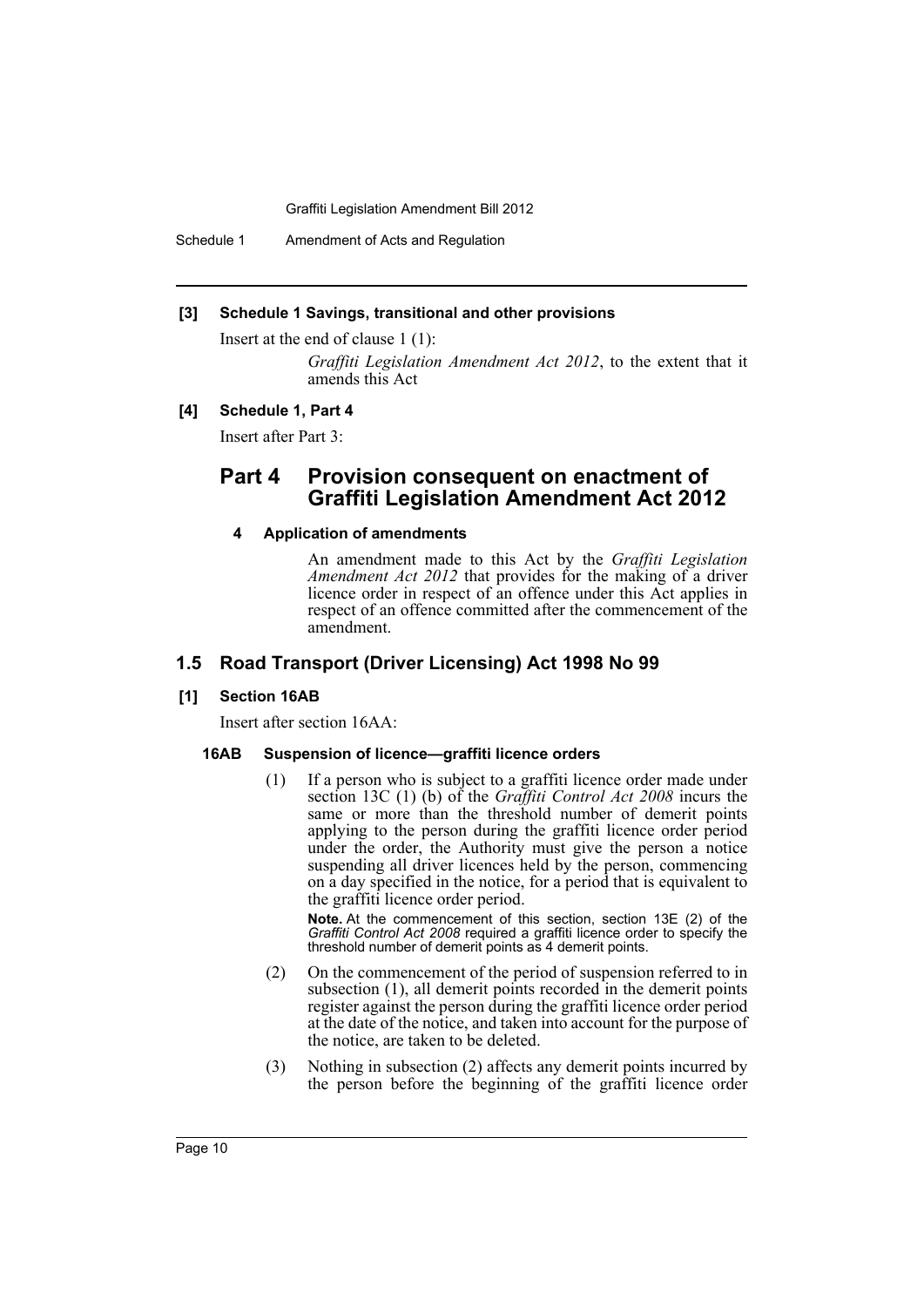Amendment of Acts and Regulation Schedule 1

period and any such points are to be taken into account for the purposes of section  $16(2)$  or  $16A(1)$  from the end of the suspension period.

(4) Nothing in subsection (2) prevents the Authority from retaining records of deleted demerit points incurred by any person.

### **[2] Section 20 Driver licensing system**

Insert after section 20 (2) (m1):

- (m2) make provision for or with respect to driver licences the subject of graffiti licence orders under the *Graffiti Control Act 2008*, and
- **[3] Section 33A Effect of expiry of driver licence during suspension period** Insert "16AB," after "16A,".

# **1.6 Road Transport (Driver Licensing) Regulation 2008**

# **Clause 31C Authority may extend provisional licence period**

Insert "under this clause" after "extended" in clause 31C (7).

# **1.7 Young Offenders Act 1997 No 54**

# **[1] Section 4 Definitions**

Insert in alphabetical order:

*graffiti offence* means an offence committed under the *Graffiti Control Act 2008*.

# **[2] Section 13 Offences for which warnings may be given**

Omit "other than an". Insert instead "other than a graffiti offence or any other".

# **[3] Section 18**

Omit the section. Insert instead:

# **Division 1 Cautions by persons other than courts**

# **18 Offences for which cautions may be given**

A caution may be given for an offence covered by this Act, other than a graffiti offence or any other offence prescribed by the regulations for the purposes of this section.

**Note.** Section 8 sets out offences covered by this Act. Under section 31, a court may give a caution for a graffiti offence.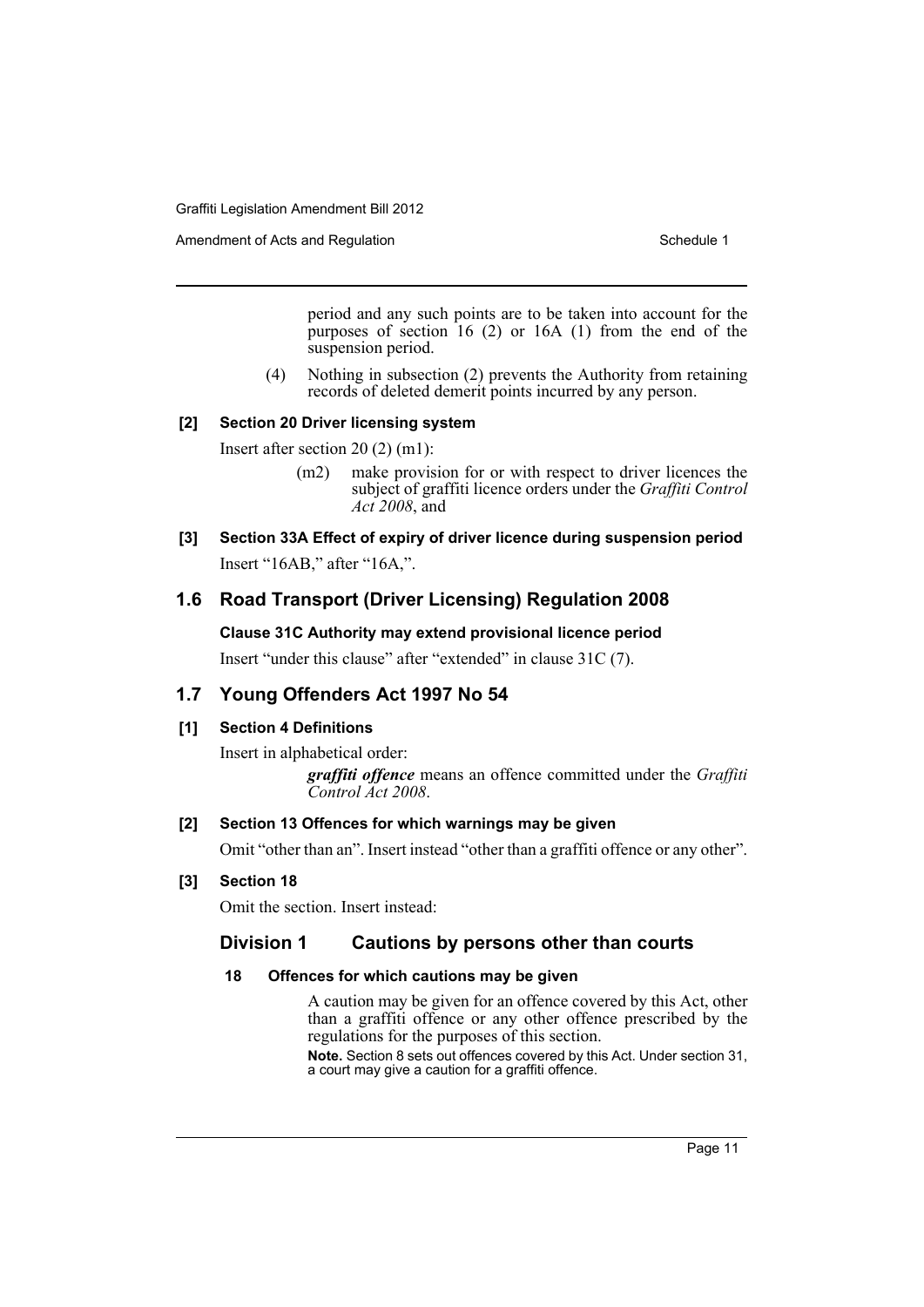Schedule 1 Amendment of Acts and Regulation

# **[4] Part 4, Division 2, heading**

Insert after section 30:

# **Division 2 Cautions by courts**

| [5] | <b>Section 31 Cautions by courts</b>                  |  |
|-----|-------------------------------------------------------|--|
|     | Omit "this Part" from section 31 (1) (a).             |  |
|     | Insert instead "Division 1 or is a graffiti offence". |  |

# **[6] Part 4, Division 3, heading**

Insert after section 31:

# **Division 3 Cautions generally**

# **[7] Section 37 Entitlement to be dealt with by conference**

Insert "(other than a graffiti offence)" after "offence" in section 37 (1).

## **[8] Section 38 Determinations by specialist youth officers**

Insert "(other than a graffiti offence)" after "alleged offence" in section 38 (1).

**[9] Section 38 (2)**

Omit "should". Insert instead "can and should".

# **[10] Section 38 (2), note**

Insert at the end of section 38 (2): **Note.** Graffiti offences cannot be dealt with by caution except by a court—see section 18.

#### **[11] Section 40 Referrals for conferences by DPP and courts**

Omit section 40 (1). Insert instead:

- (1) The Director of Public Prosecutions may refer a matter involving a child who is alleged to have committed an offence to a conference administrator for a conference if:
	- (a) the offence is one (other than a graffiti offence) for which a conference may be held, and
	- (b) the child admits the offence, and
	- (c) the child consents to the holding of the conference, and
	- (d) the Director is of the opinion that a conference should be held under this Part.